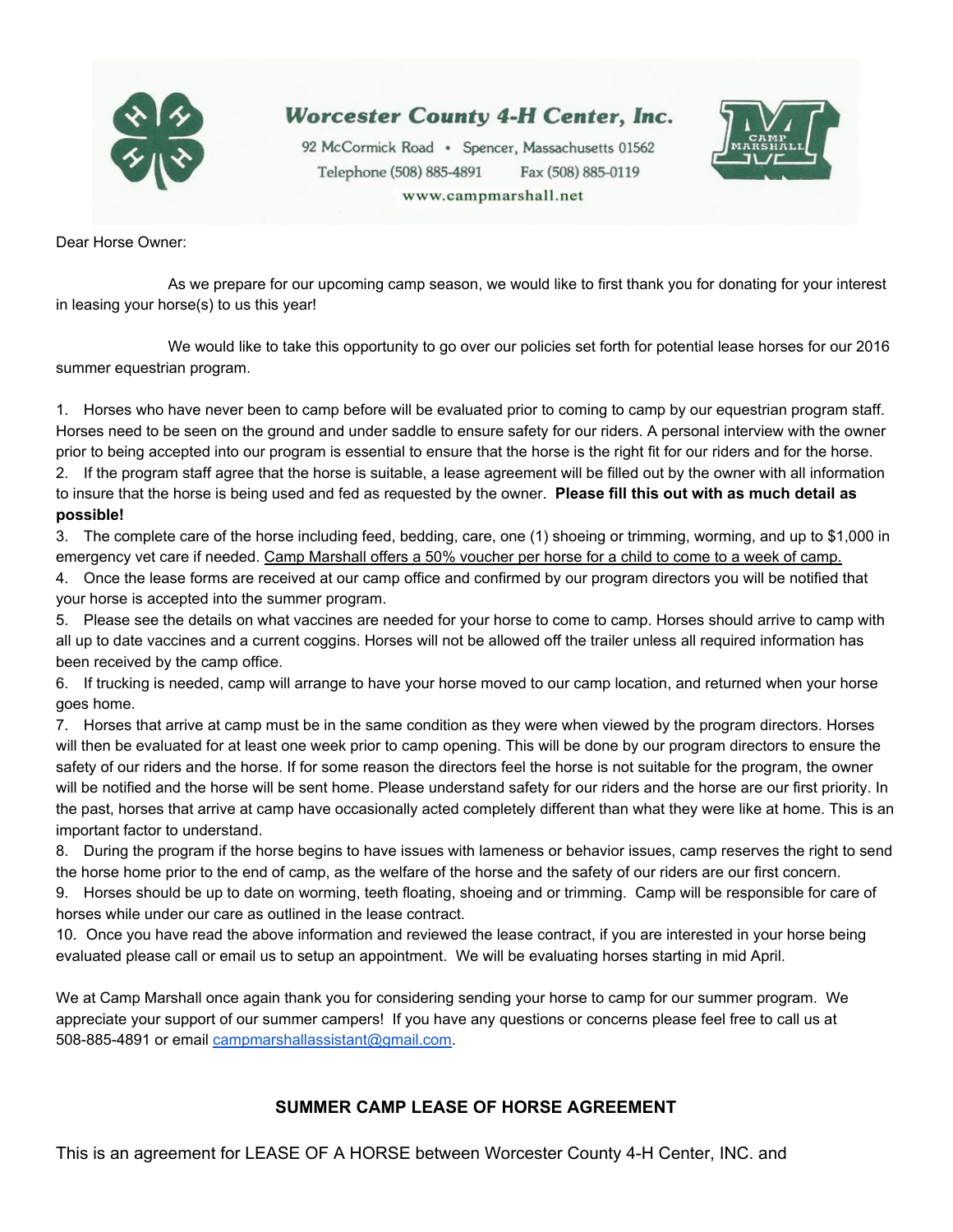| Owner:                  |       |  |
|-------------------------|-------|--|
|                         |       |  |
| Address:                |       |  |
|                         |       |  |
|                         |       |  |
|                         |       |  |
| Running from the day of | until |  |

Worcester County 4H Center, Inc. provides that between those dates we will be completely responsible for the care and maintenance of (horse name) including one farrier visit and emergency veterinary care up to \$1,000.00 if needed.

This agreement is for the use of above horse(s) in a summer camp for children under the supervision of Equestrian program director, barn manager, assistant barn manager and riding instructors. Horses are used in a camp program and are covered under the camp's liability insurance.

The Worcester County 4H Center, Inc. does not hold mortality insurance on horses donated, and therefore it will be to the owner's benefit to insure the horse according to his or her discretion. In the event of injury or illness of the horse, camp will cover veterinary bills up to \$1,000.00 per horse.

All donated horses are required to come to camp up to date on vaccinations including a current coggins (within 6 months for out of state and 1 year for in state**).**

# **Required immunizations:**

- Negative Coggins test within 1 year in-state or 6 months out-of-state
- Strangles
- Eastern Equine Encephalitis/Western Equine Encephalitis
- Tetanus
- Rabies
- Influenza
- Rhinopneumonitis

There are no exceptions and any horse that has not been properly vaccinated will not be allowed at our facility.

# **Please note that while Potomac horse fever and West Nile Virus are not contagious diseases, for the safety of the horse we strongly recommend that horses receive these vaccines as well. If either of these vaccines is not administered please fill out the vaccine waiver attached.**

Owner must provide a copy of Veterinary inspection with this lease agreement which will be placed in the horse's file in the camp office.

Upon arrival at camp, horses will be inspected for general health and condition, with any current injuries or health problems recorded.

# **CAMP HORSE LEASE FORM (1 form per horse)**

### **General Information**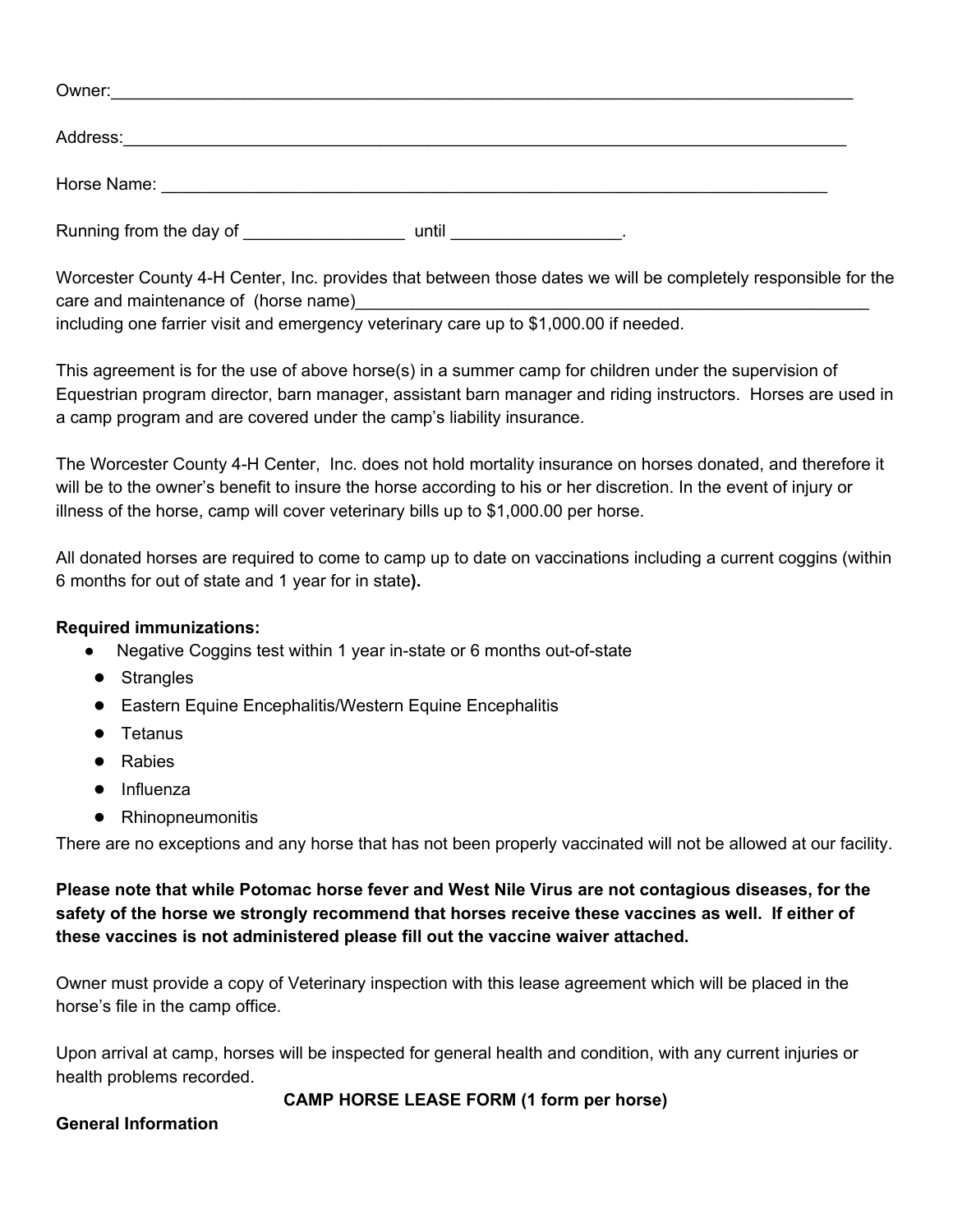| Horse Name: 1988 Contract and the Marian Contract of the Marian Contract of the Marian Contract of the Marian Contract of the Marian Contract of the Marian Contract of the Marian Contract of the Marian Contract of the Mari |          |              |          |  |
|--------------------------------------------------------------------------------------------------------------------------------------------------------------------------------------------------------------------------------|----------|--------------|----------|--|
|                                                                                                                                                                                                                                |          |              |          |  |
| <b>Owner Information</b>                                                                                                                                                                                                       |          |              |          |  |
| Name: Name: Name: Name: Name: Name: Name: Name: Name: Name: Name: Name: Name: Name: Name: Name: Name: Name: Name: Name: Name: Name: Name: Name: Name: Name: Name: Name: Name: Name: Name: Name: Name: Name: Name: Name: Name:  |          |              |          |  |
|                                                                                                                                                                                                                                |          |              |          |  |
|                                                                                                                                                                                                                                |          |              |          |  |
|                                                                                                                                                                                                                                |          |              |          |  |
| <b>Emergency Contact</b>                                                                                                                                                                                                       |          |              |          |  |
|                                                                                                                                                                                                                                |          |              |          |  |
| <b>Feeding Information</b><br>Grain (Please include brand name, amount and # of feedings per day)                                                                                                                              |          |              |          |  |
| Supplements (provided by owner)                                                                                                                                                                                                |          |              |          |  |
| Medications (provided by owner)                                                                                                                                                                                                |          |              |          |  |
| <b>Horse Use Information</b><br>Suitable Level of Rider:                                                                                                                                                                       | Beginner | Intermediate | Advanced |  |
| Recommended Use (W/T only, jumping height, ok on trails etc.)                                                                                                                                                                  |          |              |          |  |
|                                                                                                                                                                                                                                |          |              |          |  |
|                                                                                                                                                                                                                                |          |              |          |  |
| Will any tack be provided? (we highly recommend that NO tack is provided) Yes / No                                                                                                                                             |          |              |          |  |
| Please list any items sent to camp: [19] Dease list any items sent to camp:                                                                                                                                                    |          |              |          |  |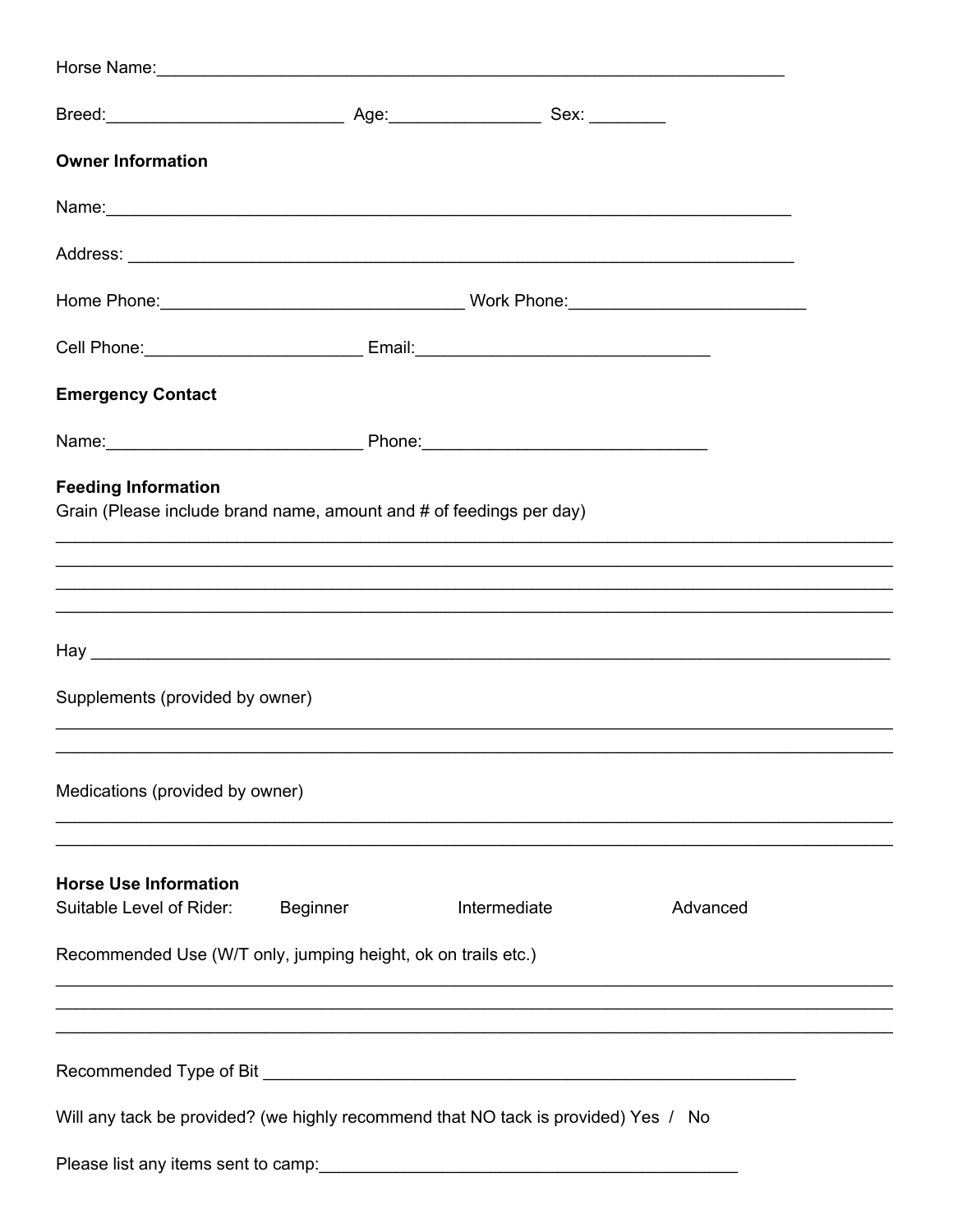Any special equipment required?<br>
<u>Letter and the contract and the contract of the contract of the contract of the contract of the contract of the contract of the contract of the contract of the contract of the contract of </u>

Stall Manners (Please describe)

#### **Turnout Information**

Is horse safe when turned out in groups? (i.e., only ok with mares/geldings etc.) Does your horse respect electric fencing?

\_\_\_\_\_\_\_\_\_\_\_\_\_\_\_\_\_\_\_\_\_\_\_\_\_\_\_\_\_\_\_\_\_\_\_\_\_\_\_\_\_\_\_\_\_\_\_\_\_\_\_\_\_\_\_\_\_\_\_\_\_\_\_\_\_\_\_\_\_\_\_\_

\_\_\_\_\_\_\_\_\_\_\_\_\_\_\_\_\_\_\_\_\_\_\_\_\_\_\_\_\_\_\_\_\_\_\_\_\_\_\_\_\_\_\_\_\_\_\_\_\_\_\_\_\_\_\_\_\_\_\_\_\_\_\_\_\_\_\_\_\_\_\_\_\_\_\_\_\_\_\_\_\_\_\_\_\_\_\_\_ \_\_\_\_\_\_\_\_\_\_\_\_\_\_\_\_\_\_\_\_\_\_\_\_\_\_\_\_\_\_\_\_\_\_\_\_\_\_\_\_\_\_\_\_\_\_\_\_\_\_\_\_\_\_\_\_\_\_\_\_\_\_\_\_\_\_\_\_\_\_\_\_\_\_\_\_\_\_\_\_\_\_\_\_\_\_\_\_

\_\_\_\_\_\_\_\_\_\_\_\_\_\_\_\_\_\_\_\_\_\_\_\_\_\_\_\_\_\_\_\_\_\_\_\_\_\_\_\_\_\_\_\_\_\_\_\_\_\_\_\_\_\_\_\_\_\_\_\_\_\_\_\_\_\_\_\_\_\_\_\_\_\_\_\_\_\_\_\_\_\_\_\_\_\_\_\_ \_\_\_\_\_\_\_\_\_\_\_\_\_\_\_\_\_\_\_\_\_\_\_\_\_\_\_\_\_\_\_\_\_\_\_\_\_\_\_\_\_\_\_\_\_\_\_\_\_\_\_\_\_\_\_\_\_\_\_\_\_\_\_\_\_\_\_\_\_\_\_\_\_\_\_\_\_\_\_\_\_\_\_\_\_\_\_\_

| <b>Hoof Care Information</b>                                    |                                                                                                                 |
|-----------------------------------------------------------------|-----------------------------------------------------------------------------------------------------------------|
|                                                                 |                                                                                                                 |
| Any special Shoeing                                             |                                                                                                                 |
| <b>Health Information</b>                                       |                                                                                                                 |
|                                                                 |                                                                                                                 |
| veterinarian or use the one provided by Camp Marshall?          | In the event that a non-emergency veterinary attention is required, do you wish to maintain the same            |
| Please provide Dates for the following:                         |                                                                                                                 |
| Coggins:__________________________                              |                                                                                                                 |
|                                                                 |                                                                                                                 |
|                                                                 |                                                                                                                 |
| Strangles:________________________                              |                                                                                                                 |
|                                                                 |                                                                                                                 |
| West Nile: _______________________                              |                                                                                                                 |
| Potomac Horse Fever:                                            |                                                                                                                 |
| Latest worming or fecal count if applicable: __________________ |                                                                                                                 |
|                                                                 | Please list any past medical conditions, injuries, or chronic lameness's or issues that we need to be aware of: |

\_\_\_\_\_\_\_\_\_\_\_\_\_\_\_\_\_\_\_\_\_\_\_\_\_\_\_\_\_\_\_\_\_\_\_\_\_\_\_\_\_\_\_\_\_\_\_\_\_\_\_\_\_\_\_\_\_\_\_\_\_\_\_\_\_\_\_\_\_\_\_\_\_\_\_\_\_\_\_\_\_\_\_\_\_\_\_\_

\_\_\_\_\_\_\_\_\_\_\_\_\_\_\_\_\_\_\_\_\_\_\_\_\_\_\_\_\_\_\_\_\_\_\_\_\_\_\_\_\_\_\_\_\_\_\_\_\_\_\_\_\_\_\_\_\_\_\_\_\_\_\_\_\_\_\_\_\_\_\_\_\_\_\_\_\_\_\_\_\_\_\_\_\_\_\_\_ \_\_\_\_\_\_\_\_\_\_\_\_\_\_\_\_\_\_\_\_\_\_\_\_\_\_\_\_\_\_\_\_\_\_\_\_\_\_\_\_\_\_\_\_\_\_\_\_\_\_\_\_\_\_\_\_\_\_\_\_\_\_\_\_\_\_\_\_\_\_\_\_\_\_\_\_\_\_\_\_\_\_\_\_\_\_\_\_

Please list any other information that we should be aware of:

\_\_\_\_\_\_\_\_\_\_\_\_\_\_\_\_\_\_\_\_\_\_\_\_\_\_\_\_\_\_\_\_\_\_\_\_\_\_\_\_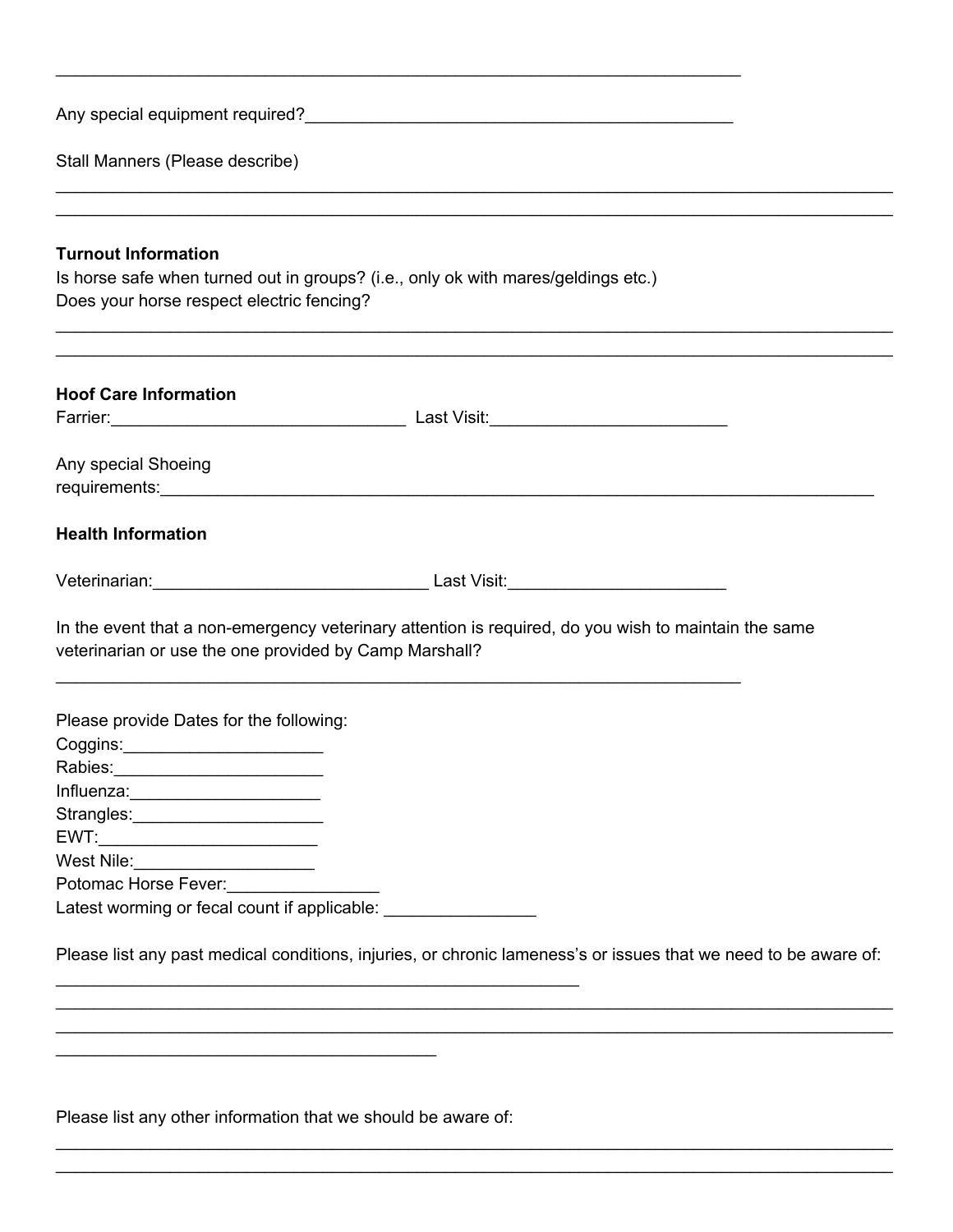Are we permitted to pull your horse's mane? (Sometimes this is an activity we teach our campers in their horsemanship classes): Yes No

\_\_\_\_\_\_\_\_\_\_\_\_\_\_\_\_\_\_\_\_\_\_\_\_\_\_\_\_\_\_\_\_\_\_\_\_\_\_\_\_\_\_\_\_\_\_\_\_\_\_\_\_\_\_\_ \_\_\_\_\_\_\_\_\_\_\_\_\_\_\_\_\_\_\_\_\_\_\_\_\_\_\_\_

\_\_\_\_\_\_\_\_\_\_\_\_\_\_\_\_\_\_\_\_\_\_\_\_\_\_\_\_\_\_\_\_\_\_\_\_\_\_\_\_\_\_\_\_\_\_\_\_\_\_\_\_\_\_\_\_\_\_\_\_\_\_\_\_\_\_\_\_\_\_\_\_\_\_\_\_\_\_\_\_\_\_\_\_\_\_\_\_

This information has been reviewed by the barn manager \_\_\_\_\_\_\_\_\_\_\_\_\_\_\_\_\_\_\_\_\_\_\_\_\_

\_\_\_\_\_\_\_\_\_\_\_\_\_\_\_\_\_\_\_\_\_\_\_\_\_\_\_\_\_\_\_\_\_\_\_\_\_\_\_\_\_\_\_\_\_\_\_\_\_\_\_\_\_\_\_

\_\_\_\_\_\_\_\_\_\_\_\_\_\_\_\_\_\_\_\_\_\_\_\_\_\_\_\_\_\_\_\_\_\_\_\_\_\_\_\_\_\_\_\_\_\_\_\_\_\_\_\_\_\_\_

Date

Signature of Horse Owner

\_\_\_\_\_\_\_\_\_\_\_\_\_\_\_\_\_\_\_\_\_\_\_\_

Print Name of Owner Date

Signature of Barn Manager

Print Name of Barn Manager **Date** Date

\_\_\_\_\_\_\_\_\_\_\_\_\_\_\_\_\_\_\_\_\_\_\_\_\_\_\_\_\_\_\_\_\_\_\_\_\_\_\_\_\_\_\_\_\_\_\_\_\_\_\_\_\_\_\_ \_\_\_\_\_\_\_\_\_\_\_\_\_\_\_\_\_\_\_\_\_\_\_\_\_\_\_\_